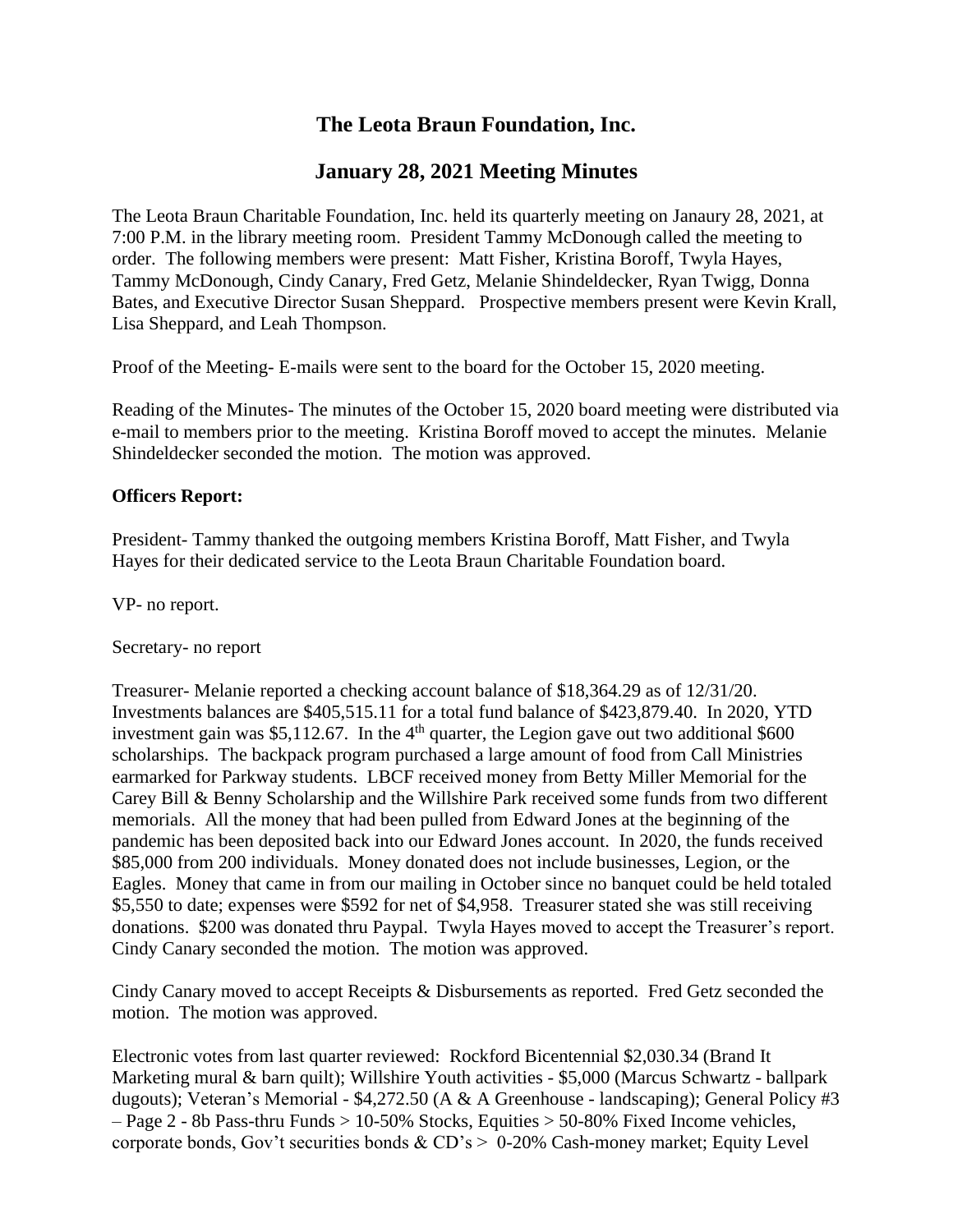37% > purchased 10,000 more VIG, 30,000 more VOT, 5,000 more VBK; money transfer from checking to Edward Jones money market fund - \$35,000. All electronic votes was approved as listed above.

Investment Committee- Fred reported that Andy North of Edward Jones suggested not all the reinvesting of monies be done at this time. \$61,000 in bonds were completed (DIS, Citigroup, Verizon, Nike); \$45,000 in stocks of which some were completed (\$25,000 done/\$20,000 yet to be invested). A \$15,000 CD is due 1/29/21 and another \$15,000 will be coming due July 2021. Matt Fisher made a motion to renew the CD paying at a rate of either .05% or .08%, seconded by Twyla Hayes. Motion was approved.

A motion by Ryan to invest \$30,000 in a 15-year corporate bond from our checking account, seconded by Cindy. The motion was approved.

Audit Committee- Audit has been completed. Books have been returned to Melanie.

Finance & Gifts Committee- no report.

Promotions- instructions have been completed for website information for whomever takes over Twyla's responsibilities for the website. Leah Thompson will be taking care of this moving forward.

Events Committee- no report.

Nominations Committee- no report.

Grants and Distribution- no report

Executive- no report.

#### **Old Business:**

The mailing for donations to replace the annual banquet for 2020 was reported above in the Treasurer's report. Any additional donations coming in after our January 28 meeting will be reported in April. The Board felt there should be a letter to go out with the banquet information for all future banquets.

The Med-Dent 2021 scholarship amount will still have to be decided.

Twyla reported that all LBCF scholarship descriptions & requirements have been added to the website. The Board discussed the Bob Thompson Scholarship and the LBCF scholarship for 2021. The scholarships are now set @ 1-\$1,000 scholarship (Bob Thompson) and 2-\$500 scholarships for LBCF. A motion by Cindy to add \$500 to the \$1,000 scholarship for a 1-\$1,500 scholarship and to add \$250 to the \$500 scholarships for 2-\$750 scholarships plus an additional \$750 scholarship, a second by Melanie. Motion was approved. The total scholarships for Bob Thompson and LBCF will be \$3,750.

Willshire Sons of Legion are waiting until February when their CD comes due to open an account with Leota Braun Charitable Foundation.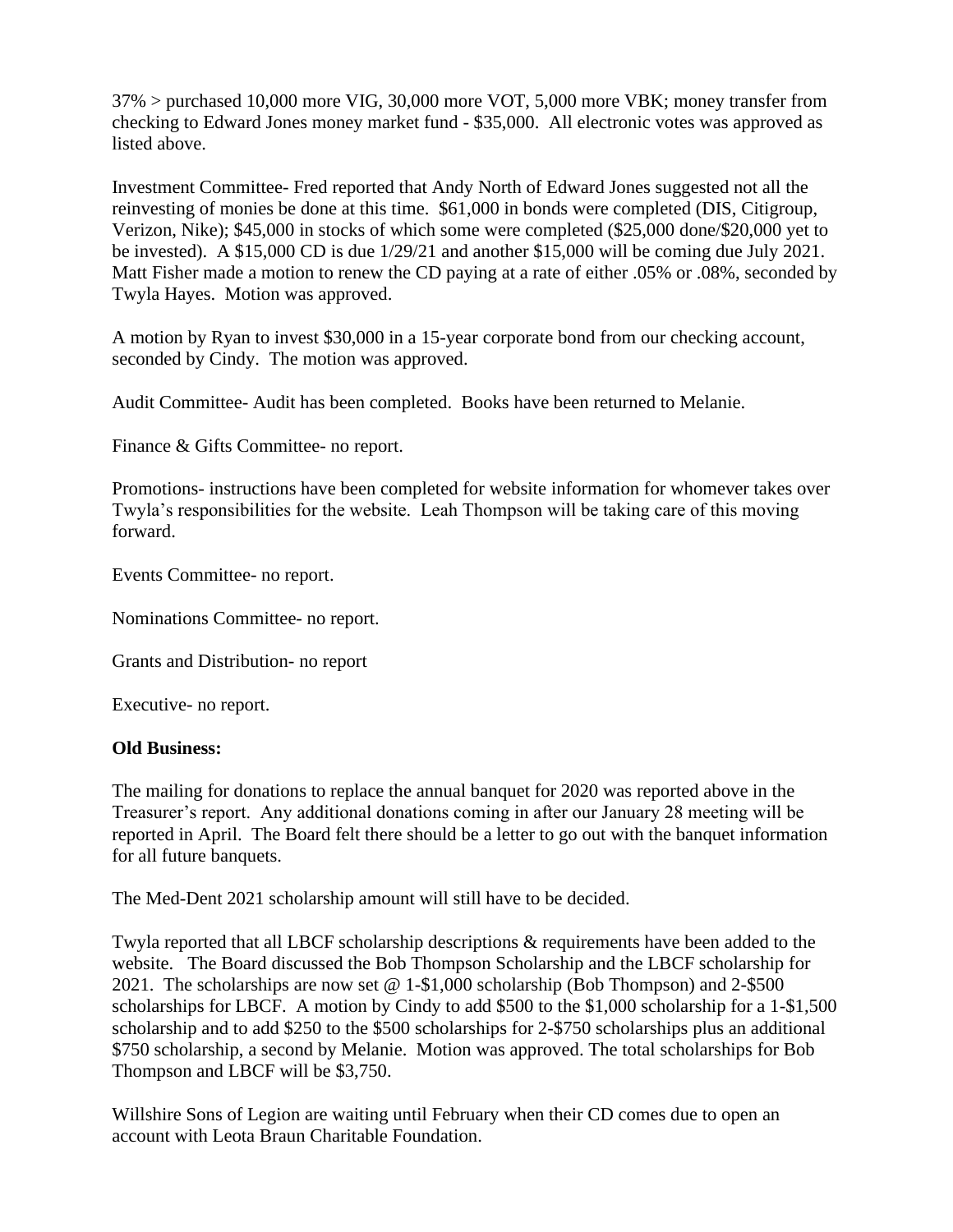New wording for the Master Agreement will be changed as follows:

"Terms of Agreement – The Foundation may at its discretion collect a .25%/qtr. for management and expenses fee from this fund in accordance with the By-Laws of the Foundation not to exceed one percent (1%) of the funds annually. The quarterly management and expenses fee will be assessed the first full quarter after the date of the signed fund agreement. Any gains/losses will be earned after the first full quarter using the Edward Jones rate of return by quarter."

A motion by Kristina Boroff, second by Melanie to the above wording change to the Master Agreement. Motion was approved.

The change to the "General Operating Policies #1" as follows:

The following shall replace #1 (page 1) of the four-page "General Operating Policies":

1. All funds may be assessed a .25 percent (.25%) of the fund balance quarterly and to exceed 1% annually to provide for the general business operations of the Foundation along with Edward Jones quarterly investment gain/loss quarterly. If new fund accounts are established in mid-quarter, they will be assessed the following quarter along with gains/losses.

A motion by Ryan and second by Donna Bates to accept this change. Motion was approved.

As discussed under electronic votes, #8-b Pass-Thru Funds of the General Operating Policies was approved.

The Willshire Bi-Centennial Fund contract has been signed and completed.

### **New Business:**

The Board made the following recommendations & motions for the officers for 2021 as follows:

- President motion by Cindy, second by Melanie to elect Tammy McDonough; motion was approved.
- Secretary motion by Tammy, second by Fred to elect Cindy Canary; motion was approved.
- Treasurer motion by Tammy, second by Ryan to elect Melanie Shindeldecker; motion was approved.
- Vice President motion by Cindy, second by Tammy to elect Ryan Twigg; motion was approved.

The Board needs three new members to join the Leota Braun Charitable Foundation. A motion by Matt Fisher to appoint Kevin Krall, Lisa Sheppard, and Leah Thompson as new board members, second by Kristina; motion was approved.